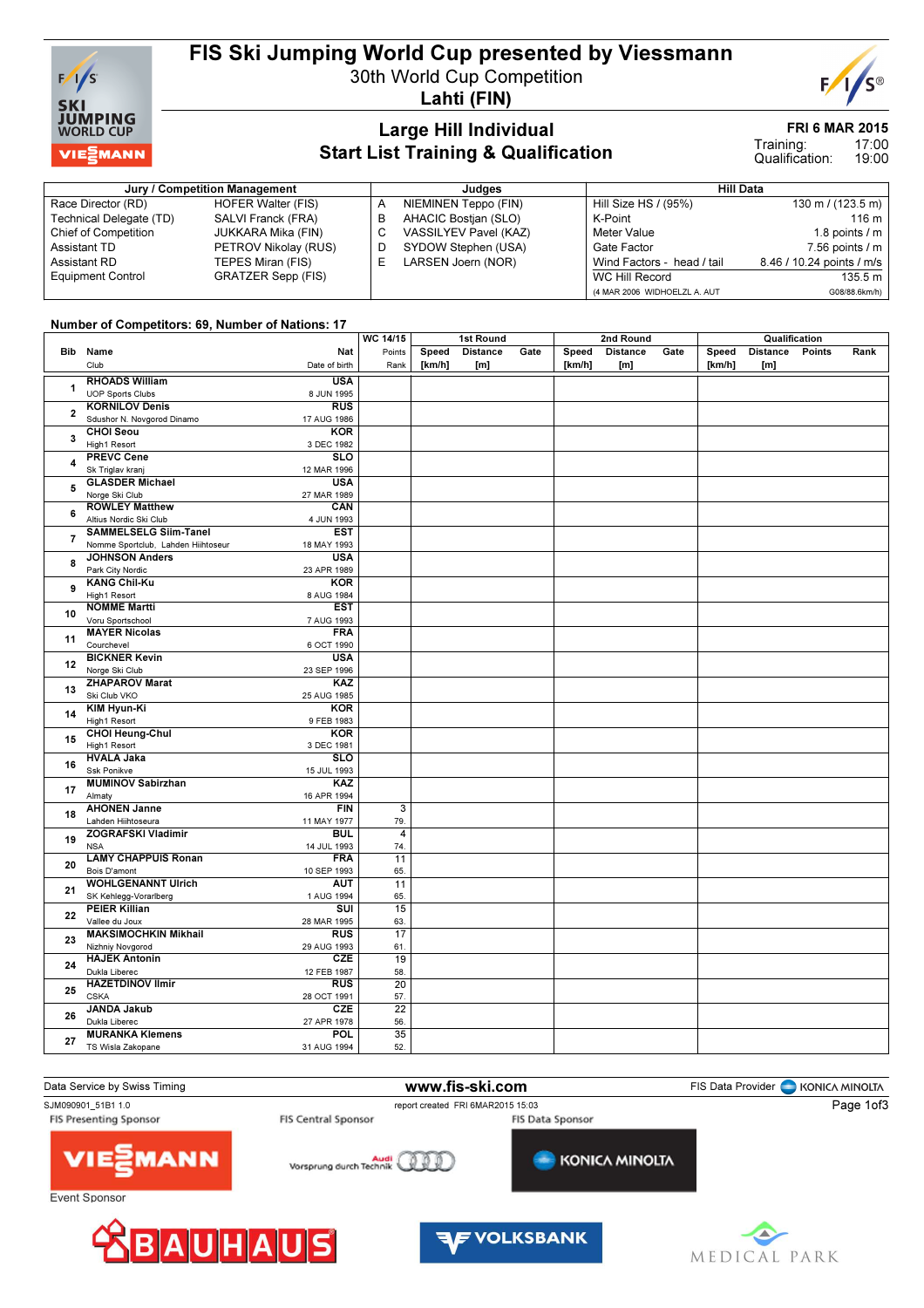

## FIS Ski Jumping World Cup presented by Viessmann

30th World Cup Competition



# F

### Large Hill Individual Start List Training & Qualification

FRI 6 MAR 2015

17:00 19:00 Training: Qualification:

|    |                                                                               | $\overline{WC 14/15}$ |        | 1st Round       |      |        | 2nd Round       |      |        | Qualification   |               |      |
|----|-------------------------------------------------------------------------------|-----------------------|--------|-----------------|------|--------|-----------------|------|--------|-----------------|---------------|------|
|    | Bib Name<br>Nat<br>Date of birth                                              | Points                | Speed  | <b>Distance</b> | Gate | Speed  | <b>Distance</b> | Gate | Speed  | <b>Distance</b> | <b>Points</b> | Rank |
|    | Club                                                                          | Rank                  | [km/h] | [m]             |      | [km/h] | [m]             |      | [km/h] | [m]             |               |      |
| 28 | <b>LARINTO Ville</b><br><b>FIN</b>                                            | 35                    |        |                 |      |        |                 |      |        |                 |               |      |
|    | Lahden Hiihtoseura<br>11 APR 1990<br><b>WANK Andreas</b><br><b>GER</b>        | 52.<br>40             |        |                 |      |        |                 |      |        |                 |               |      |
| 29 | SC Hinterzarten<br>18 FEB 1988                                                | 51.                   |        |                 |      |        |                 |      |        |                 |               |      |
|    | <b>TOCHIMOTO Shohei</b><br><b>JPN</b>                                         | 45                    |        |                 |      |        |                 |      |        |                 |               |      |
| 30 | Megmilk Snow Brand Ski Team<br>21 DEC 1989                                    | 50.                   |        |                 |      |        |                 |      |        |                 |               |      |
| 31 | <b>SAKUYAMA Kento</b><br><b>JPN</b>                                           | 49                    |        |                 |      |        |                 |      |        |                 |               |      |
|    | Kitano Construction Corp.Ski Team<br>3 JUL 1990                               | 48.                   |        |                 |      |        |                 |      |        |                 |               |      |
| 32 | ZIOBRO Jan<br><b>POL</b>                                                      | 52                    |        |                 |      |        |                 |      |        |                 |               |      |
|    | <b>WKS Zakopane</b><br>24 JUN 1991<br><b>KOBAYASHI Junshiro</b><br><b>JPN</b> | 47.<br>57             |        |                 |      |        |                 |      |        |                 |               |      |
| 33 | Megmilk Snow Brand Ski Team<br>11 JUN 1991                                    | 46.                   |        |                 |      |        |                 |      |        |                 |               |      |
|    | <b>DIETHART Thomas</b><br><b>AUT</b>                                          | $\overline{71}$       |        |                 |      |        |                 |      |        |                 |               |      |
| 34 | UVB Hinzenbach-Oberoesterreich<br>25 FEB 1992                                 | 45.                   |        |                 |      |        |                 |      |        |                 |               |      |
| 35 | <b>FETTNER Manuel</b><br><b>AUT</b>                                           | $\overline{75}$       |        |                 |      |        |                 |      |        |                 |               |      |
|    | SV Innsbruck-Bergisel-Tirol<br>17 JUN 1985                                    | 43.                   |        |                 |      |        |                 |      |        |                 |               |      |
| 36 | <b>WELLINGER Andreas</b><br><b>GER</b>                                        | 78                    |        |                 |      |        |                 |      |        |                 |               |      |
|    | Sc Ruhpolding<br>28 AUG 1995                                                  | 40.                   |        |                 |      |        |                 |      |        |                 |               |      |
| 37 | <b>MATURA Jan</b><br>CZE<br>Dukla Liberec<br>29 JAN 1980                      | 98<br>37.             |        |                 |      |        |                 |      |        |                 |               |      |
|    | <b>MAEAETTAE Jarkko</b><br><b>FIN</b>                                         | 98                    |        |                 |      |        |                 |      |        |                 |               |      |
| 38 | Kainuun Hiihtoseura<br>28 DEC 1994                                            | 37.                   |        |                 |      |        |                 |      |        |                 |               |      |
|    | <b>POPPINGER Manuel</b><br><b>AUT</b>                                         | 100                   |        |                 |      |        |                 |      |        |                 |               |      |
| 39 | SV Innsbruck-Bergisel-Tirol<br>19 MAY 1989                                    | 36.                   |        |                 |      |        |                 |      |        |                 |               |      |
| 40 | <b>DESCHWANDEN Gregor</b><br>SUI                                              | 112                   |        |                 |      |        |                 |      |        |                 |               |      |
|    | Horw<br>27 FEB 1991<br><b>DESCOMBES SEVOIE Vincent</b><br><b>FRA</b>          | 34.<br>117            |        |                 |      |        |                 |      |        |                 |               |      |
| 41 | Douanes - Chamonix<br>9 JAN 1984                                              | 33.                   |        |                 |      |        |                 |      |        |                 |               |      |
|    | <b>SJOEEN Phillip</b><br><b>NOR</b>                                           | 124                   |        |                 |      |        |                 |      |        |                 |               |      |
| 42 | <b>Bekkelaget Sk</b><br>24 DEC 1995                                           | 30.                   |        |                 |      |        |                 |      |        |                 |               |      |
| 43 | <b>RUS</b><br><b>VASSILIEV Dimitry</b>                                        | 141                   |        |                 |      |        |                 |      |        |                 |               |      |
|    | Ufa Dinamo<br>26 DEC 1979                                                     | 29.                   |        |                 |      |        |                 |      |        |                 |               |      |
| 44 | <b>ASIKAINEN Lauri</b><br><b>FIN</b><br>Kuusamon Erae-Veikot<br>28 MAY 1989   | 152<br>28.            |        |                 |      |        |                 |      |        |                 |               |      |
|    | <b>DEZMAN Nejc</b><br><b>SLO</b>                                              | 178                   |        |                 |      |        |                 |      |        |                 |               |      |
| 45 | SK Triglav Kranj<br>7 DEC 1992                                                | 25.                   |        |                 |      |        |                 |      |        |                 |               |      |
| 46 | <b>PUNGERTAR Matjaz</b><br><b>SLO</b>                                         | 202                   |        |                 |      |        |                 |      |        |                 |               |      |
|    | <b>SSK Menges</b><br>14 AUG 1990                                              | 24.                   |        |                 |      |        |                 |      |        |                 |               |      |
| 47 | <b>FORFANG Johann Andre</b><br><b>NOR</b><br>Tromsoe Skiklubb                 | 220<br>23.            |        |                 |      |        |                 |      |        |                 |               |      |
|    | 4 JUL 1995<br><b>TAKEUCHI Taku</b><br><b>JPN</b>                              | 240                   |        |                 |      |        |                 |      |        |                 |               |      |
| 48 | Kitano Construction Corp. Ski Club<br>20 MAY 1987                             | 22.                   |        |                 |      |        |                 |      |        |                 |               |      |
|    | <b>BARDAL Anders</b><br><b>NOR</b>                                            | 257                   |        |                 |      |        |                 |      |        |                 |               |      |
| 49 | Steinkjer Skiklubb<br>24 AUG 1982                                             | 21.                   |        |                 |      |        |                 |      |        |                 |               |      |
| 50 | <b>TEPES Jurij</b><br><b>SLO</b><br>SD Dolomiti                               | 283                   |        |                 |      |        |                 |      |        |                 |               |      |
|    | 14 FEB 1989<br><b>NEUMAYER Michael</b><br><b>GER</b>                          | 20.<br>313            |        |                 |      |        |                 |      |        |                 |               |      |
| 51 | SC 1906 Oberstdorf<br>15 JAN 1979                                             | 19.                   |        |                 |      |        |                 |      |        |                 |               |      |
|    | <b>POL</b><br><b>ZYLA Piotr</b>                                               | 326                   |        |                 |      |        |                 |      |        |                 |               |      |
| 52 | KS Wisla Wisla<br>16 JAN 1987                                                 | 18.                   |        |                 |      |        |                 |      |        |                 |               |      |
| 53 | <b>KRAUS Marinus</b><br><b>GER</b>                                            | 327                   |        |                 |      |        |                 |      |        |                 |               |      |
|    | Wsv Oberaudorf<br>13 FEB 1991<br><b>JACOBSEN Anders</b>                       | 17.                   |        |                 |      |        |                 |      |        |                 |               |      |
| 54 | <b>NOR</b><br>Ringkollen Skiklubb<br>17 FEB 1985                              | 366<br>16.            |        |                 |      |        |                 |      |        |                 |               |      |
|    | <b>ITO Daiki</b><br>JPN                                                       | 440                   |        |                 |      |        |                 |      |        |                 |               |      |
| 55 | Megmilk Snow Brand Ski Team<br>27 DEC 1985                                    | 15.                   |        |                 |      |        |                 |      |        |                 |               |      |
| 56 | <b>EISENBICHLER Markus</b><br>GER                                             | 449                   |        |                 |      |        |                 |      |        |                 |               |      |
|    | <b>TSV Siegsdorf</b><br>3 APR 1991                                            | 14.                   |        |                 |      |        |                 |      |        |                 |               |      |
| 57 | <b>DAMJAN Jernej</b><br><b>SLO</b><br>SSK Sam Ihan<br>28 MAY 1983             | 476<br>13.            |        |                 |      |        |                 |      |        |                 |               |      |
|    | <b>FREITAG Richard</b><br><b>GER</b>                                          | 546                   |        |                 |      |        |                 |      |        |                 |               |      |
| 58 | SG Nickelhuette Aue<br>14 AUG 1991                                            | 12.                   |        |                 |      |        |                 |      |        |                 |               |      |
| 59 | <b>AMMANN Simon</b><br>SUI                                                    | 556                   |        |                 |      |        |                 |      |        |                 |               |      |
|    | SSC Toggenburg<br>25 JUN 1981                                                 | 11.                   |        |                 |      |        |                 |      |        |                 |               |      |